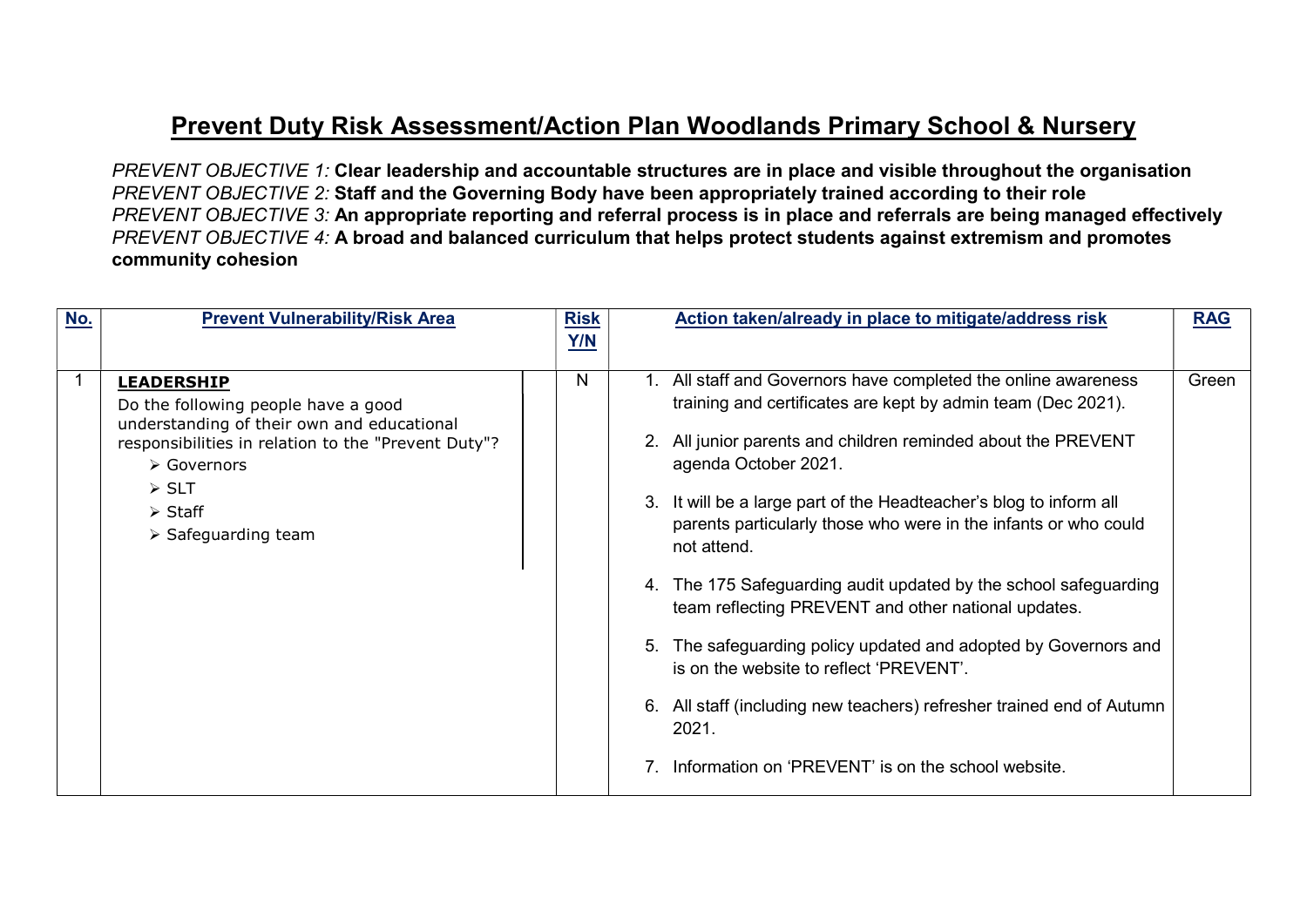| $\overline{2}$ | <b>Partnership</b><br>1) Is there active engagement from the<br>school/setting's Governors, SMT, managers and<br>leaders?<br>2) Does the school/setting have an identified single<br>point of contact (SPOC) in relation to Prevent?<br>(Usually SP/DDSP)<br>3) Does the school/setting engage with the Local<br>Authority Police Prevent Leads and engage with local<br>Prevent Boards/Steering Groups at Strategic and<br>Operational level?                                                                                                       | N            | briefing annually.<br>Sept 2021. | 1) Governors & staff provided with update by Headteacher<br>November 2021 via email. Arrangements in place to repeat this<br>2) The SPOC for Woodlands Primary School is the Safeguarding<br>Lead, Alice Morphet. HT is responsible for oversight of the<br>Prevent Action Plan & update to SLT, staff and Govs. Also for<br>liaison with the SPOC for CWAC.<br>3) Safeguarding policy has been updated and is on the website                                                                                                                                                                                                                                                                                                                                                                                                                                                                                                                                                                                                                                    | Green |
|----------------|------------------------------------------------------------------------------------------------------------------------------------------------------------------------------------------------------------------------------------------------------------------------------------------------------------------------------------------------------------------------------------------------------------------------------------------------------------------------------------------------------------------------------------------------------|--------------|----------------------------------|------------------------------------------------------------------------------------------------------------------------------------------------------------------------------------------------------------------------------------------------------------------------------------------------------------------------------------------------------------------------------------------------------------------------------------------------------------------------------------------------------------------------------------------------------------------------------------------------------------------------------------------------------------------------------------------------------------------------------------------------------------------------------------------------------------------------------------------------------------------------------------------------------------------------------------------------------------------------------------------------------------------------------------------------------------------|-------|
| $\mathbf{3}$   | <b>Staff Training</b><br>Do all staff have sufficient knowledge and<br>confidence to:<br>1) exemplify British Values in their management,<br>teaching and through general behaviours in the<br>school<br>2) understand the factors that make people<br>vulnerable to being drawn into terrorism and to<br>challenge extremist ideas which are used by<br>terrorist groups and can purport to legitimise<br>terrorism<br>3) have sufficient training to be able to recognise<br>this vulnerability and be aware of what action to<br>take in response | $\mathsf{N}$ | stereotypes.                     | 1. Woodlands Primary School takes diversity and equality very<br>seriously. For example, we share British Values in our SMSC<br>teaching, through the HT blog and newsletters, through<br>assemblies, charity support driven by children, events arranged<br>in conjunction with the Church. We model tolerance and respect<br>for all groups in all communications and all areas of school life,<br>celebrating diversity both as a reflection of the local community<br>and also as a national awareness of our diversity as a country.<br>2. As a direct result of the depth and breadth of the training and<br>information about PREVENT delivered and/or sourced by the<br>HT, all staff and governors are aware of the factors that make an<br>individual vulnerable and have a better awareness of<br>3. In the same way that we have always taken safeguarding<br>seriously, we take this (as an element of safeguarding) seriously<br>and the SENDCo as the SPOC is fully aware of the actions to<br>take and who to contact in the event of a concern. | Green |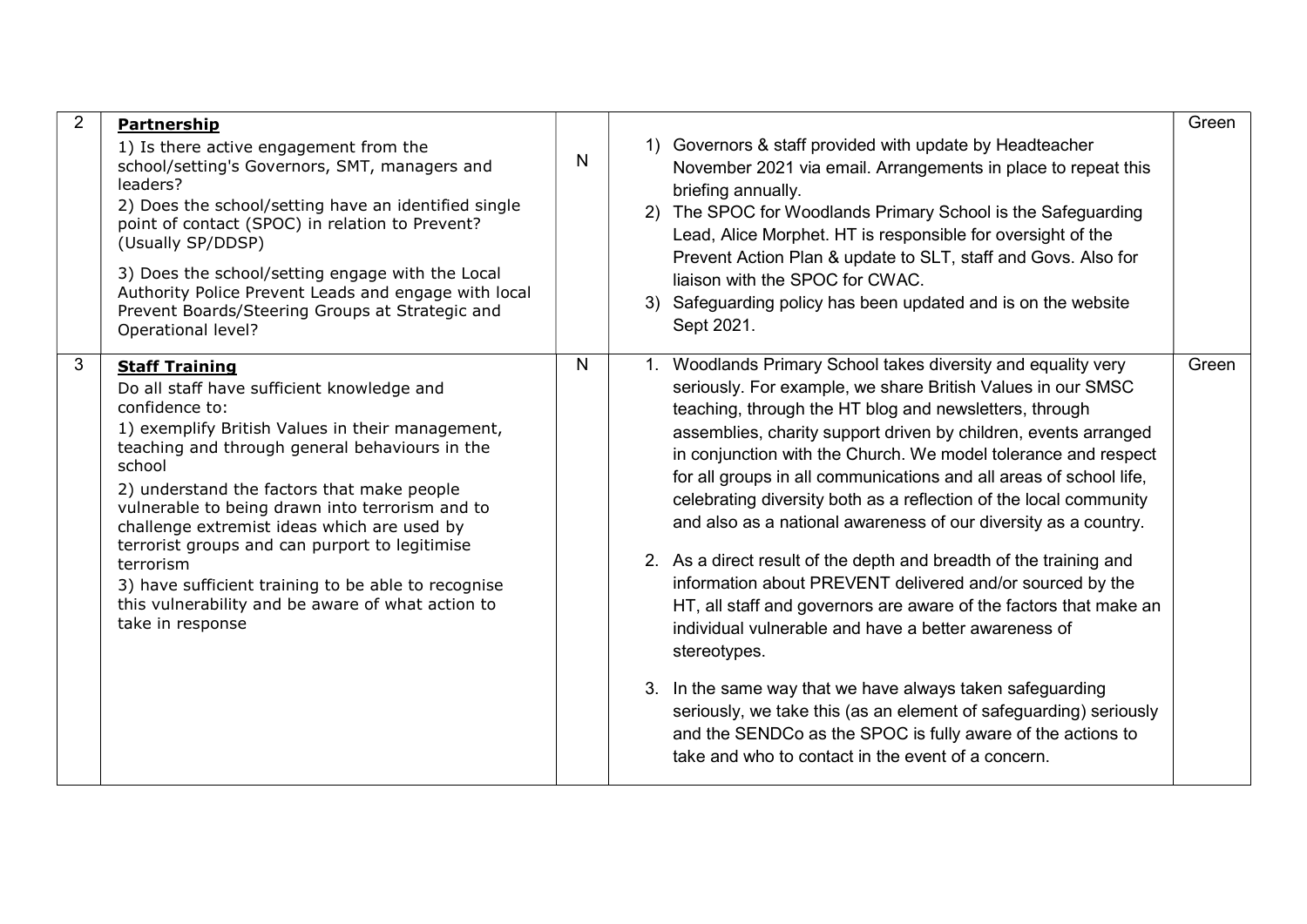|   | <b>Welfare and pastoral support</b><br>1) Are there adequate arrangements and resources<br>in place to provide pastoral care and support as<br>required by the school?<br>2) Are there adequate monitoring arrangements to<br>ensure that this support is effective and supports the<br>school's welfare and equality policies?<br>4) Does the pastoral support reflect the student<br>demographic and need? | N            | 1. School has a robust pastoral provision underpinned by the<br>SEND and Behaviour for Learning policies, updated annually,<br>and supported by the HT, SENDCo and DHT. We support<br>children's pastoral needs through having trained ELSA TAs who<br>will work with children who are vulnerable. We work closely with<br>external agencies to support families at risk and vulnerable in<br>many respects and start this at 3 years old. DHT and Designated<br>Lead attends supervision sessions with the LSCB and issues<br>can be, and are, raised in that forum for discussion and support.<br>2. The SLT, through their monitoring schedule, and half termly<br>Safeguarding Supervision sessions with the LSCB, monitor<br>effectiveness of pastoral support and interventions. Governors<br>who monitor scope of and effectiveness of policies and practice<br>in school that support equality and welfare, and these are<br>reported on through committee meetings and also FGB meetings<br>as appropriate.<br>3. A portion of our PP budget and also our core budget is spent on<br>vulnerabilities that reflect the demographic and upholding British<br>Values and tolerance.<br>4. Key members of staff have had up to date safeguarding L3<br>training. | Green |
|---|--------------------------------------------------------------------------------------------------------------------------------------------------------------------------------------------------------------------------------------------------------------------------------------------------------------------------------------------------------------------------------------------------------------|--------------|-----------------------------------------------------------------------------------------------------------------------------------------------------------------------------------------------------------------------------------------------------------------------------------------------------------------------------------------------------------------------------------------------------------------------------------------------------------------------------------------------------------------------------------------------------------------------------------------------------------------------------------------------------------------------------------------------------------------------------------------------------------------------------------------------------------------------------------------------------------------------------------------------------------------------------------------------------------------------------------------------------------------------------------------------------------------------------------------------------------------------------------------------------------------------------------------------------------------------------------------------------------------------|-------|
| 5 | <b>Safety Online</b><br>1) Does the school have a policy relating to the use of IT<br>and does it contain a specific reference and inclusion<br>of the Prevent Duty?<br>Does the school employ filtering/firewall system to<br>2)<br>prevent staff/students/visitors from accessing<br>extremist websites and material?<br>Does this also include the use of using their own<br>3)                           | $\mathsf{N}$ | 1. The IT safer use policy does contain specific reference to the<br>PREVENT duty, and has been ratified by Governors, which also<br>includes reference to use of own devices via wi-fi.                                                                                                                                                                                                                                                                                                                                                                                                                                                                                                                                                                                                                                                                                                                                                                                                                                                                                                                                                                                                                                                                              | Green |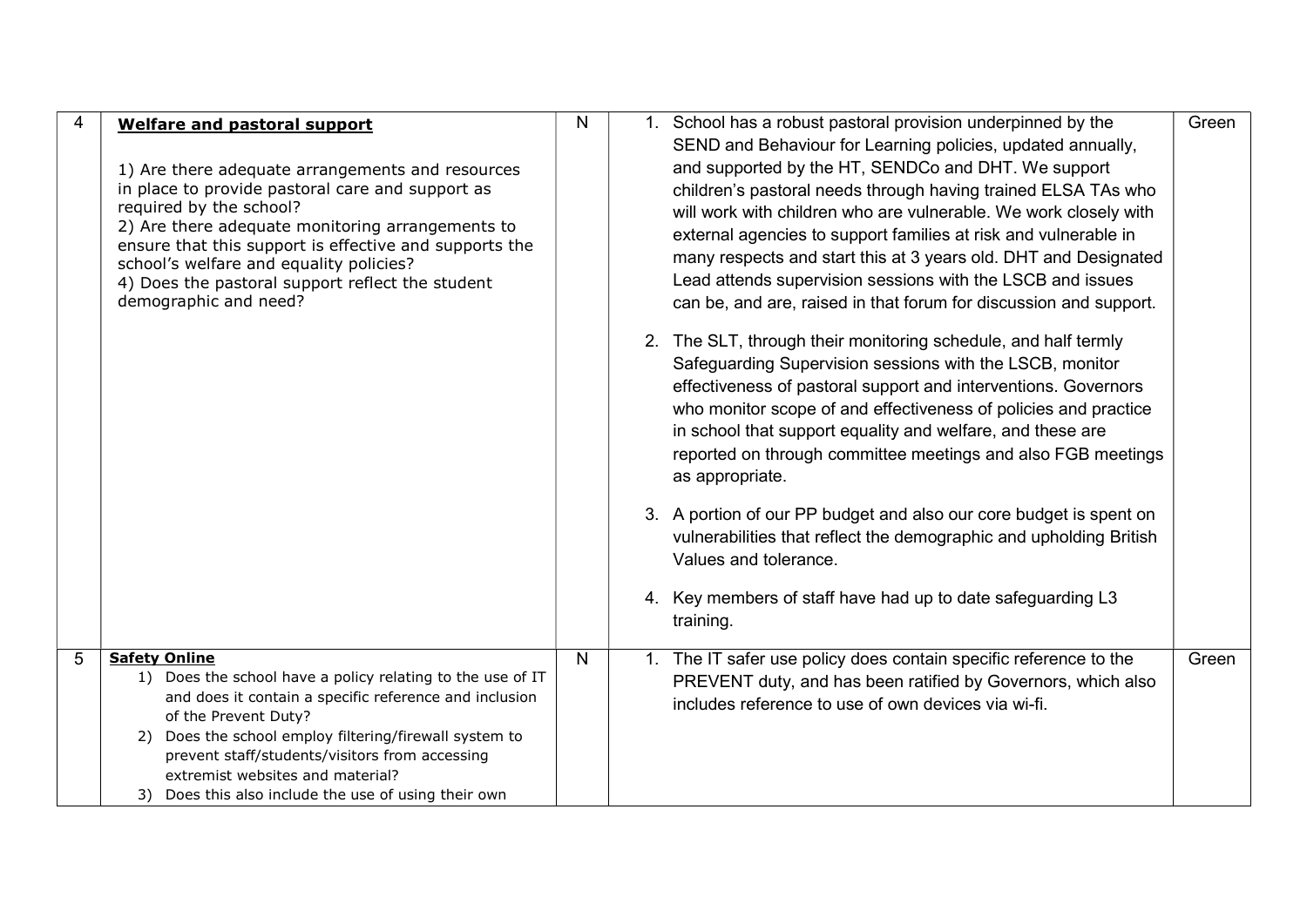|   | devices via Wi-Fi?                                                                                                                                                                                                                                                                                                                                                                                                                                                                                                                                                                 |              |                                                                                                                                                                                                                                                                                                                                                                                                                                                                                                                                                                                                                                                                                                                                         |       |
|---|------------------------------------------------------------------------------------------------------------------------------------------------------------------------------------------------------------------------------------------------------------------------------------------------------------------------------------------------------------------------------------------------------------------------------------------------------------------------------------------------------------------------------------------------------------------------------------|--------------|-----------------------------------------------------------------------------------------------------------------------------------------------------------------------------------------------------------------------------------------------------------------------------------------------------------------------------------------------------------------------------------------------------------------------------------------------------------------------------------------------------------------------------------------------------------------------------------------------------------------------------------------------------------------------------------------------------------------------------------------|-------|
| 6 | <b>Site Security</b><br>1) Are there effective arrangements in place to manage<br>access to the site by visitors and non-students/staff?<br>2) Is there a policy regarding the wearing of ID on site?<br>Is it enforced?<br>3) Are dangerous substances kept and stored on site?<br>4) Is there a policy covering the distribution (including<br>electronic) of leaflets or other publicising material?<br>Does the school/setting intervene where off site<br>5)<br>activities are identified or are likely to impact upon<br>staff and/or students i.e. leafleting, protest etc? | $\mathsf{N}$ | 1. The safeguarding policy and practice, start of day and end of day<br>arrangements are robust and monitored regularly by the SLT,<br>and governors.<br>Governors have their own lanyards/PTA have their own lanyards<br>2.<br>that clearly denote who they are. All visitors who have an<br>appointment are requested to show DBS in addition to ID in<br>advance and any who are impromptu will be asked to show ID<br>and only gain access if they are known to school.<br>No dangerous substances are kept on site.<br>3.<br>4. All leaflets externally generated are shown to the HT for<br>permission to distribute.<br>5. All offsite activities are risk assessed thoroughly as part of the<br>EVOLVE trip submission process. | Green |
|   | Safeguarding<br>1) Is protection against the risk of radicalisation and<br>extremism included within Safeguarding and other<br>relevant policies?<br>Do Safeguarding and welfare staff receive additional<br>2)<br>and ongoing training to enable the effective<br>understanding and handling of referrals relating to<br>radicalisation and extremism?                                                                                                                                                                                                                            |              | 1. Safeguarding policy has been updated to reflect PREVENT.<br>2. All staff are trained to the highest degree in safeguarding, and<br>this will be maintained in relation to PREVENT (and should it be<br>required, 'Channel').                                                                                                                                                                                                                                                                                                                                                                                                                                                                                                         |       |
| 8 | <b>Communications</b><br>1) Is the school's Prevent Lead and their role widely<br>known across the school?<br>2) Are staff and students made aware of the Prevent<br>Duty, current risks and appropriate activities in this<br>area?<br>3) Are there information sharing protocols in place to                                                                                                                                                                                                                                                                                     | N            | 1. All Govs, staff and parents know that the SENDCo is the Prevent<br>lead as part of their role as Safeguarding lead.<br>2. All junior pupils will be trained in Prevent through assembly. All<br>staff and Govs have completed the prevent awareness online<br>module and been certificated.                                                                                                                                                                                                                                                                                                                                                                                                                                          | Green |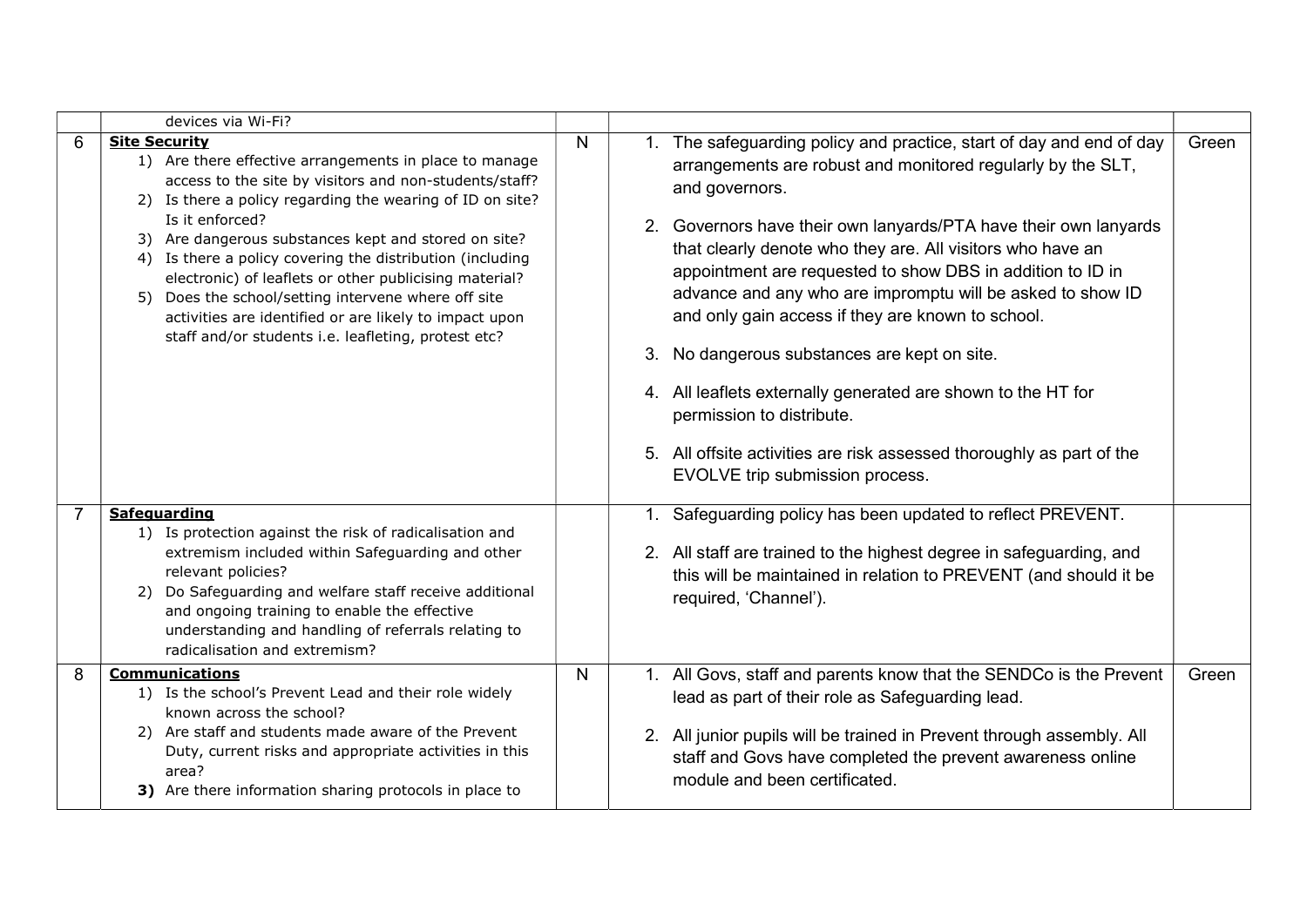|    | facilitate information sharing with Prevent partners?                                                                                                                                                                                                                                                                                                                                                                                                                                                                                                                                                                                                                                                                                              |              | 3. The Data Protection Act 2018 and UK GDPR do not prevent the sharing<br>of information for the purposes of keeping children safe. Fears about<br>sharing information must not be allowed to stand in the way of the<br>need to safeguard and promote the welfare and protect the safety of<br>children. |       |
|----|----------------------------------------------------------------------------------------------------------------------------------------------------------------------------------------------------------------------------------------------------------------------------------------------------------------------------------------------------------------------------------------------------------------------------------------------------------------------------------------------------------------------------------------------------------------------------------------------------------------------------------------------------------------------------------------------------------------------------------------------------|--------------|-----------------------------------------------------------------------------------------------------------------------------------------------------------------------------------------------------------------------------------------------------------------------------------------------------------|-------|
| 9  | <b>Incident Management</b><br>1) Does the school have a critical incident management<br>plan which is capable of dealing with terrorist related<br>issues?<br>2) Is a suitably trained and informed person identified to<br>lead on the response to such an incident?<br>3) Does the Communications/Media dep't understand<br>the nature of such an incident and the response that<br>may be required?<br>Does the school have effective arrangements in place<br>4)<br>to identify and respond to tensions on or off site<br>which might impact upon staff, student and/or public<br>safety?<br>Are effective arrangements in place to ensure that<br>5)<br>staff and students are appraised of tensions and<br>provide advice where appropriate? | N            | 1. The school has a critical incident management procedure.<br>The HT would be expected to lead in the case of an incident.<br>2.<br>The HT would work with the LA media dept in terms of publicised<br>3.<br>responses.                                                                                  | Green |
| 10 | <b>Staff and Volunteers</b><br>1) Does awareness training extend to sub-contracted<br>staff and volunteers?<br>2) Is the school vigilant to the radicalisation of staff by<br>sub-contracted staff and volunteers?                                                                                                                                                                                                                                                                                                                                                                                                                                                                                                                                 | $\mathsf{N}$ | 1. Awareness training extends to the breakfast and afterschool<br>club, and Governors.<br>2. The HT is proactive in supporting staff and children pastorally.<br>The HT ensures that staff are insured for illness and that HR and<br>OHU support staff who may be vulnerable.                            | Green |
| 11 | <b>Curriculum</b><br>1) Does the school have a range of initiatives and<br>activities that promote the spiritual, moral, social and<br>emotional needs of children aimed at protecting them<br>from radicalisation and extremism influences?                                                                                                                                                                                                                                                                                                                                                                                                                                                                                                       | N            | 1. The school has a range of initiatives and activities that promote<br>the spiritual, moral, social and emotional needs of children<br>through both the explicit curriculum and the 'hidden' one,<br>assembly, celebration days, visitors, display, blog, newsletter,                                    | Green |